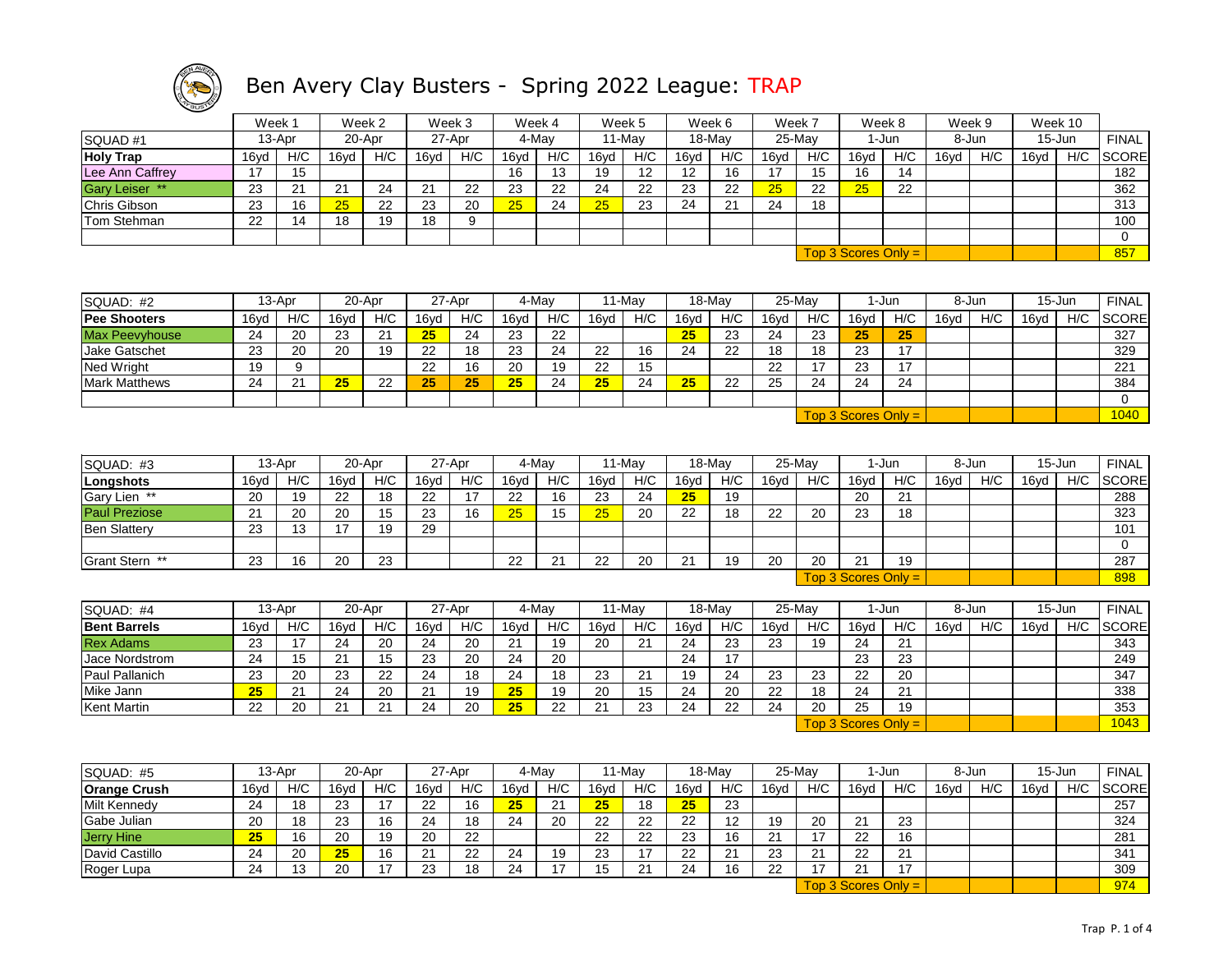

| SQUAD: #6             | 13-Apr |     |      | 20-Apr | 27-Apr |     |      | 4-May |      | 11-Mav |      | 18-Mav |      | 25-May |                       | 1-Jun | 8-Jun |     | 15-Jun |     | <b>FINAL</b> |
|-----------------------|--------|-----|------|--------|--------|-----|------|-------|------|--------|------|--------|------|--------|-----------------------|-------|-------|-----|--------|-----|--------------|
| We're Trapped         | 16yd   | H/C | 16yd | H/C    | 16yd   | H/C | 16yd | H/C   | 16yd | H/C    | 16yd | H/C    | 16yd | H/C    | 16yd                  | H/C   | 16yd  | H/C | 16yd   | H/C | <b>SCORE</b> |
| Mark Harrison         | 22     | 15  |      |        | 23     | 19  | 20   | 18    | 21   | 16     | 22   | 15     | 20   | 13     | 20                    | 24    |       |     |        |     | 268          |
| Paul Seyler           | 23     | 18  | 23   |        | 18     | 21  | 24   | 17    | 24   | 14     | 23   | 13     | 22   | 14     | 23                    | 19    |       |     |        |     | 313          |
| Ron Piotrowski        | 22     | 22  | 24   | 21     | 24     | 21  | 25   | 20    | 22   | 21     | 23   | 23     |      |        | 23                    | 25    |       |     |        |     | 316          |
| <b>Andrew Pennant</b> | 19     | 20  | 16   | 19     | 21     | 16  | 21   | 18    |      |        | 22   | 18     | 23   | 19     | 24                    | 20    |       |     |        |     | 276          |
| George Piotrowski     | 23     | 23  | 23   | 19     | 23     | 23  | 24   | 21    | 25   | 22     | 23   | 22     |      |        | 21                    | 23    |       |     |        |     | 315          |
|                       |        |     |      |        |        |     |      |       |      |        |      |        |      |        | $Top 3$ Scores Only = |       |       |     |        |     | 944          |
|                       |        |     |      |        |        |     |      |       |      |        |      |        |      |        |                       |       |       |     |        |     |              |
|                       |        |     |      |        |        |     |      |       |      |        |      |        |      |        |                       |       |       |     |        |     |              |

| SQUAD: #7       |      | 13-Apr |               | 20-Apr |      | 27-Apr |      | 4-Mav |      | $11-Mav$ |      | 18-May |      | 25-May |                       | l-Jun             |      | 8-Jun |      | 15-Jun | <b>FINAL</b> |
|-----------------|------|--------|---------------|--------|------|--------|------|-------|------|----------|------|--------|------|--------|-----------------------|-------------------|------|-------|------|--------|--------------|
| 4 Jacks         | 16yd | H/C    | 16yd          | H/C    | 16yd | H/C    | 16yd | H/C   | 16yd | H/C      | 16yd | H/C    | 16yd | H/C    | 16yd                  | H/C               | 16yd | H/C   | 16yd | H/C    | <b>SCORE</b> |
| Alex Lucas **   | 18   | 16     | 19            | 19     | 18   | 14     | 19   | 19    | 19   | 15       | 23   | 15     | ∠∣   | 18     | 14                    | $12 \overline{ }$ |      |       |      |        | 279          |
| Dennis Moore    | 19   |        | 14            |        | 16   | 13     | 20   | 14    |      | 12       | 19   | 14     | 13   | 20     | 22                    | 16                |      |       |      |        | 255          |
| David Byerley   | 22   |        | $\Omega$<br>▴ | 23     | 22   | 23     | 22   | 14    | 23   | 20       |      |        |      |        |                       |                   |      |       |      |        | 207          |
| IJohn Chionchio |      |        |               |        | 13   | 13     |      |       | 20   | 18       |      |        |      |        | 18                    | 20                |      |       |      |        | 102          |
|                 |      |        |               |        |      |        |      |       |      |          |      |        |      |        |                       |                   |      |       |      |        |              |
|                 |      |        |               |        |      |        |      |       |      |          |      |        |      |        | Top 3 Scores Only $=$ |                   |      |       |      |        | 741          |

| SQUAD: #8           |      | 13-Apr |      | 20-Apr |                | 27-Apr             |      | 4-Mav |      | 11-Mav |      | 18-May |      | 25-May         |                       | 1-Jun |      | 8-Jun |      | 15-Jun | <b>FINAL</b> |
|---------------------|------|--------|------|--------|----------------|--------------------|------|-------|------|--------|------|--------|------|----------------|-----------------------|-------|------|-------|------|--------|--------------|
| <b>DEFCON 5</b>     | 16ya | H/C    | 16vd | H/C    | 16yd           | H/C                | 16yd | H/C   | 16yd | H/C    | 16yd | H/C    | 16vd | H/C            | 16yd                  | H/C   | 16vd | H/C   | 16vd | H/C    | <b>SCORE</b> |
| <b>Warren Cloke</b> | 25   | 18     | 23   | 18     | $\Omega$<br>∠⊣ | $\Omega$<br>_      | 23   | 20    | 22   |        | 25   | 20     | 23   | 20             | 21                    | 18    |      |       |      |        | 335          |
| Al Doucette         | 23   | 20     | 22   | 23     | 23             | 18                 |      |       | 21   | 18     | 23   | 16     | 21   | $\overline{ }$ | 23                    | 20    |      |       |      |        | 288          |
| John Salem          | 19   | 10     | 14   | 10     | 14             | 10                 | 15   | 18    | 18   |        | 22   | 16     | 21   | 15             | 19                    | 16    |      |       |      |        | 254          |
| Randy Gady          | 25   | 18     | 21   | 20     | 23             | $\sim$<br><u>_</u> | 24   | 23    | 23   | 19     | 25   | 21     |      |                |                       |       |      |       |      |        | 263          |
| Lars Petersen       |      |        |      | 16     |                |                    | 15   | 12    |      |        | 19   |        |      |                |                       |       |      |       |      |        | 84           |
|                     |      |        |      |        |                |                    |      |       |      |        |      |        |      |                | $Top 3$ Scores Only = |       |      |       |      |        | 886          |

| SQUAD: #9            |      | 13-Apr |      | 20-Apr |                      | 27-Apr |      | 4-May    |          | 11-May |      | 18-May |      | $25$ -May |                       | 1-Jun |      | 8-Jun | 15-Jun |     | <b>FINAL</b> |
|----------------------|------|--------|------|--------|----------------------|--------|------|----------|----------|--------|------|--------|------|-----------|-----------------------|-------|------|-------|--------|-----|--------------|
| <b>Cowboys</b>       | 16ya | H/C    | 16vd | H/C    | 16vd                 | H/C    | 16vd | H/C      | 16yd     | H/C    | 16vd | H/C    | 16vd | H/C       | 16vd                  | H/C   | 16vd | H/C   | 16vd   | H/C | <b>SCORE</b> |
| <b>Frank Forsyth</b> | 22   | 16     | 21   | 18     | $\Omega$<br>▴        | 14     |      |          |          |        | 22   |        | 24   | 20        | 25                    |       |      |       |        |     | 237          |
| Kim Forsyth          | 21   |        | 20   | 14     | 16                   |        | 18   | 14       |          |        |      |        | 14   |           | 22                    | 10    |      |       |        |     | 185          |
| <b>Travis Conrad</b> | 23   | 20     | 24   | 23     | 22                   | 20     | 23   | ົດ<br>ے  | <u>_</u> |        | 25   | 22     | 24   | 24        | 22                    | 20    |      |       |        |     | 350          |
| <b>Mike Kohler</b>   | 21   |        | 22   | 19     | $\Omega$<br><u>_</u> | 15     | 21   | つつ<br>∠∠ | 20       | 21     | 16   | 18     | 22   | 16        |                       |       |      |       |        |     | 271          |
| <b>Fred Bosch</b>    | 15   | ıд     |      | 18     | 20                   | 13     | 21   | 19       | つつ       |        | 23   | 14     | 18   | 16        | 25                    | 23    |      |       |        |     | 292          |
|                      |      |        |      |        |                      |        |      |          |          |        |      |        |      |           | $Top 3$ Scores Only = |       |      |       |        |     | 913          |

| SQUAD: #10                  |      | 13-Apr        |                | 20-Apr   |                      | 27-Apr |      | 4-May |             | ⊺1-May          |      | 18-May |      | 25-May        |         | 1-Jun                 |      | 8-Jun |      | $15 - Jun$ | <b>FINAL</b> |
|-----------------------------|------|---------------|----------------|----------|----------------------|--------|------|-------|-------------|-----------------|------|--------|------|---------------|---------|-----------------------|------|-------|------|------------|--------------|
| <b>Tramps</b>               | 16yd | H/C           | 16vd           | H/C      | 16vd                 | H/C    | 16vd | H/C   | 16yd        | H/C             | 16yd | H/C    | 16vd | H/C           | 16vd    | H/C                   | 16vd | H/C   | 16yd | H/C        | <b>SCORE</b> |
| Wayne Nordwall              | 25   | 18            | 18             | ົດ<br>د∠ | 22                   | 18     | 23   | 19    | 25          |                 | 23   | 19     | 25   | 16            | 24      | 21                    |      |       |      |            | 336          |
| <b>Paul Miller</b>          | 20   |               |                |          | 21                   | 15     | 20   |       | 23          | ı.              | 21   | 16     | 21   |               |         |                       |      |       |      |            | 211          |
| Ken Beard                   |      |               | $\overline{ }$ | 22       |                      |        | 12   | 15    | $\sim$<br>_ | 19              |      |        | 24   | ິ<br><u>_</u> | つつ<br>ᅩ | 18                    |      |       |      |            | 215          |
| Chuck Poole **              | 22   | ົ<br><u>_</u> | 20             | 25       | 24                   |        | 23   | 19    | ົດ<br>دے    | າາ<br><u>__</u> | 20   | 19     | 22   | 20            | 20      | 21                    |      |       |      |            | 338          |
| <sup>,</sup> Leach<br>Larry | 21   | 16            | 16             | 20       | $\Omega$<br><u>.</u> | 16     | 19   | 14    | 19          |                 | 20   | 18     | 22   | 22            |         |                       |      |       |      |            | 257          |
|                             |      |               |                |          |                      |        |      |       |             |                 |      |        |      |               |         | $Top 3$ Scores Only = |      |       |      |            | 931          |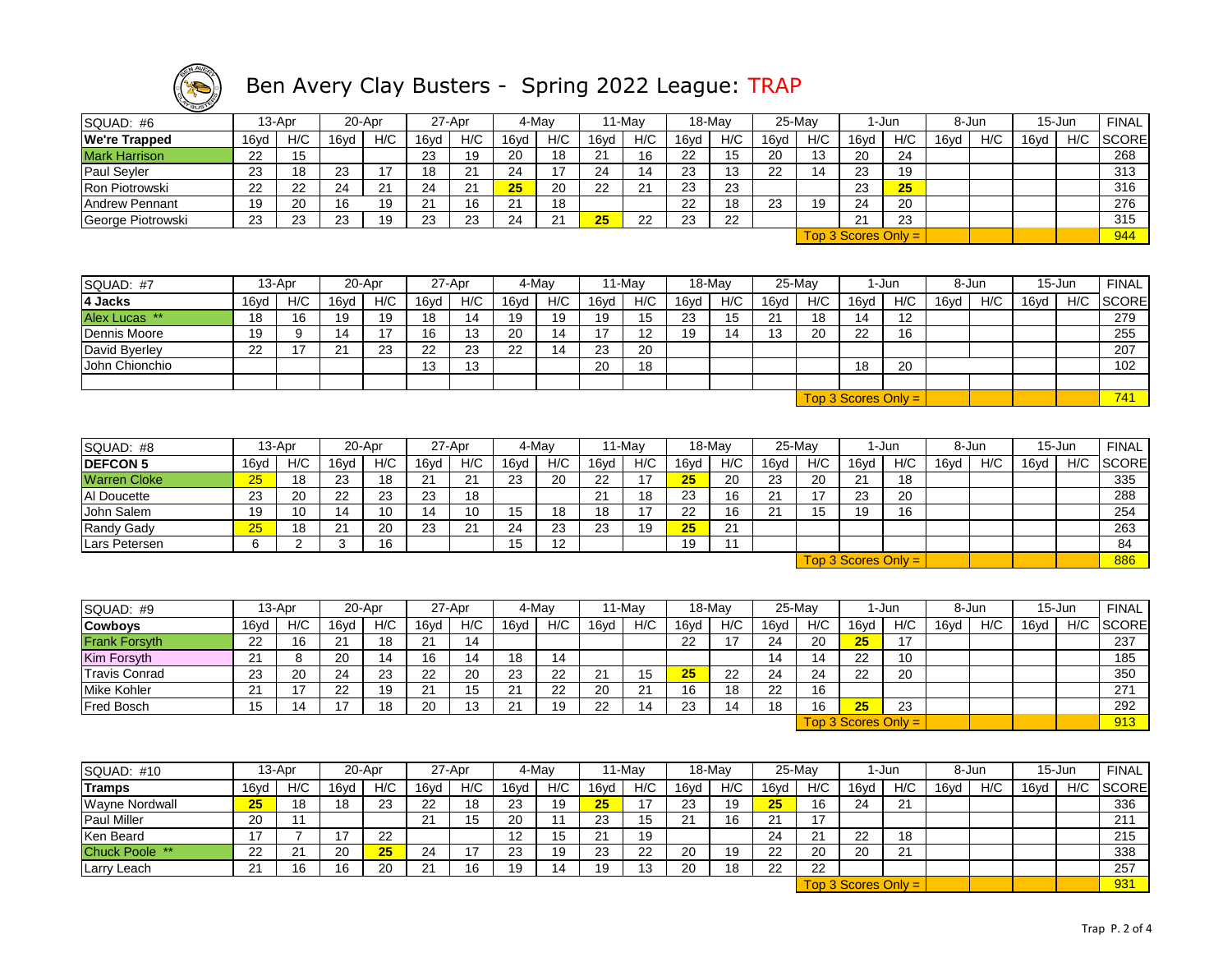

| SQUAD: #11             |                 | 13-Apr          |                 | 20-Apr          |                 | 27-Apr          |                 | 4-May           |                  | 11-May          |                  | 18-May          | 25-May          |                 |                       | 1-Jun           |      | 8-Jun |      | 15-Jun     | <b>FINAL</b> |
|------------------------|-----------------|-----------------|-----------------|-----------------|-----------------|-----------------|-----------------|-----------------|------------------|-----------------|------------------|-----------------|-----------------|-----------------|-----------------------|-----------------|------|-------|------|------------|--------------|
| Team 14                | 16yd            | H/C             | 16yd            | H/C             | 16yd            | H/C             | 16yd            | H/C             | 16yd             | H/C             | 16yd             | H/C             | 16yd            | H/C             | 16yd                  | H/C             | 16yd | H/C   | 16yd | H/C        | <b>SCORE</b> |
| <b>Greg Spiczka</b>    | 25              | 19              | $\overline{20}$ | 19              | $\overline{22}$ | $\overline{21}$ | 22              | $\overline{22}$ | 24               | 25              | 25 <sub>2</sub>  | 23              | 22              | 19              | $\overline{23}$       | 22              |      |       |      |            | 353          |
| Jenna Ledbetter        | 22              | $\overline{22}$ | 25              | $\overline{24}$ | $\overline{24}$ | 16              | $\overline{25}$ | $\overline{22}$ | 25               | $\overline{24}$ |                  |                 | 25              | $\overline{20}$ | 25                    | $\overline{20}$ |      |       |      |            | 319          |
| <b>Emily Ledbetter</b> | 12              | $\overline{7}$  | 16              | 15              | 14              | 16              | 19              | 10              | 18               | 12              |                  |                 | 13              | 11              | 15                    | $\overline{7}$  |      |       |      |            | 185          |
| Mark Rosen **          | $\overline{21}$ | 17              | 19              | $\overline{14}$ | $\overline{23}$ | 19              | $\overline{20}$ | 15              | 19               | 17              | 18               | 14              | 16              | 17              | 23                    | 11              |      |       |      |            | 283          |
| <b>Barry Firth</b>     | 25              | $\overline{20}$ |                 |                 |                 |                 | 24              | $\overline{20}$ | $\overline{23}$  | $\overline{24}$ | 25               | $\overline{23}$ | 23              | $\overline{24}$ |                       |                 |      |       |      |            | 231          |
|                        |                 |                 |                 |                 |                 |                 |                 |                 |                  |                 |                  |                 |                 |                 | Top 3 Scores Only $=$ |                 |      |       |      |            | 955          |
|                        |                 |                 |                 |                 |                 |                 |                 |                 |                  |                 |                  |                 |                 |                 |                       |                 |      |       |      |            |              |
| <b>SQUAD: #12</b>      |                 | 13-Apr          |                 | 20-Apr          |                 | 27-Apr          |                 | 4-May           |                  | 11-May          |                  | 18-May          |                 | 25-May          |                       | 1-Jun           |      | 8-Jun |      | $15 - Jun$ | <b>FINAL</b> |
| <b>Pigeon Busters</b>  | 16yd            | H/C             | 16yd            | H/C             | 16yd            | H/C             | 16yd            | H/C             | 16yd             | H/C             | 16yd             | H/C             | 16yd            | H/C             | 16yd                  | H/C             | 16yd | H/C   | 16yd | H/C        | SCORE        |
| <b>Nick Pacione</b>    | 17              | 15              | $\overline{21}$ | 13              | $\overline{20}$ | 9               | 15              | $\overline{14}$ | $\overline{22}$  | 15              | $\overline{20}$  | 16              | $\overline{20}$ | 14              |                       |                 |      |       |      |            | 231          |
| Lennard Pezold         | 19              | 16              | $\overline{22}$ | $\overline{17}$ | $\overline{21}$ | $\overline{17}$ | $\overline{23}$ | $\overline{18}$ |                  |                 | $\overline{18}$  | $\overline{17}$ | 19              | $\overline{11}$ | 23                    | $\overline{20}$ |      |       |      |            | 261          |
| <b>Kraig Kosier</b>    | 17              | 13              | 20              | 18              | 22              | 14              | 20              | 15              | 19               | 23              | 19               | $\overline{18}$ | 22              | 16              | 23                    | 21              |      |       |      |            | 300          |
| <b>Steve Toliver</b>   | 9               | 10              | 20              | 9               | 19              | 6               | 18              | 16              | 18               | 16              | 13               | 14              |                 |                 | 14                    | 16              |      |       |      |            | 198          |
| <b>Kelda Toliver</b>   | 12              | 17              | 16              | 12              | 18              | 9               | 16              | 13              | 15               | 11              | 14               | 13              |                 |                 | 15                    | 17              |      |       |      |            | 198          |
|                        |                 |                 |                 |                 |                 |                 |                 |                 |                  |                 |                  |                 |                 |                 | $Top 3$ Scores Only = |                 |      |       |      |            | 792          |
|                        |                 |                 |                 |                 |                 |                 |                 |                 |                  |                 |                  |                 |                 |                 |                       |                 |      |       |      |            |              |
| <b>SQUAD: #13</b>      |                 | 13-Apr          |                 | 20-Apr          |                 | 27-Apr          |                 | 4-May           |                  | 11-May          |                  | 18-May          | $25$ -May       |                 |                       | 1-Jun           |      | 8-Jun |      | $15 - Jun$ | <b>FINAL</b> |
| <b>Outlaws</b>         | 16yd            | H/C             | 16yd            | H/C             | 16yd            | H/C             | 16yd            | H/C             | 16y <sub>d</sub> | H/C             | 16y <sub>d</sub> | H/C             | 16yd            | H/C             | 16yd                  | H/C             | 16yd | H/C   | 16yd | H/C        | <b>SCORE</b> |
| <b>Dennis Denzin</b>   | 23              | 18              | 21              | 20              | 24              | 18              | 23              | 17              | 22               | 22              | 21               | 16              | 23              | 19              |                       |                 |      |       |      |            | 287          |
| Leo Horton             | $\overline{22}$ | 16              | $\overline{21}$ | $\overline{23}$ | $\overline{21}$ | $\overline{18}$ | 19              | $\overline{22}$ |                  |                 | 23               | $\overline{17}$ | $\overline{23}$ | 19              | $\overline{21}$       | $\overline{21}$ |      |       |      |            | 286          |
| David Parsons          | 24              | 20              | $\overline{22}$ | 19              | $\overline{25}$ | 16              | 25              | 14              | 23               | 18              | 24               | 14              | 24              | 17              | 23                    | 17              |      |       |      |            | 325          |
| <b>Jay Zimmett</b>     | 15              | $\overline{7}$  | $\overline{7}$  | 5               |                 |                 | 18              | 17              | 21               | 15              | 21               | 17              | 22              | 12              | 22                    | 15              |      |       |      |            | 214          |
|                        |                 |                 |                 |                 |                 |                 |                 |                 |                  |                 |                  |                 |                 |                 |                       |                 |      |       |      |            | $\mathbf 0$  |
|                        |                 |                 |                 |                 |                 |                 |                 |                 |                  |                 |                  |                 |                 |                 | $Top 3$ Scores Only = |                 |      |       |      |            | 898          |
|                        |                 |                 |                 |                 |                 |                 |                 |                 |                  |                 |                  |                 |                 |                 |                       |                 |      |       |      |            |              |
|                        |                 |                 |                 |                 |                 |                 |                 |                 |                  |                 |                  |                 |                 |                 |                       |                 |      |       |      |            |              |
| <b>SQUAD: #14</b>      |                 | 13-Apr          |                 | 20-Apr          |                 | 27-Apr          |                 | 4-May           |                  | 11-May          |                  | 18-May          |                 | 25-May          |                       | 1-Jun           |      | 8-Jun |      | $15 - Jun$ | <b>FINAL</b> |
| <b>Night Owls</b>      | 16yd            | H/C             | 16yd            | H/C             | 16yd            | H/C             | 16yd            | H/C             | 16yd             | H/C             | 16yd             | H/C             | 16yd            | H/C             | 16yd                  | H/C             | 16yd | H/C   | 16yd | H/C        | <b>SCORE</b> |
| Mark Lacey **          | 25              | 23              | 23              | 21              | 24              | 23              | 24              | 25              | 25               | 25              | 24               | 24              | 25              | 22              | 25                    | 22              |      |       |      |            | 380          |
| Lily Nelles **         | 19              | $\overline{14}$ | 19              | 19              |                 |                 | 18              | $\overline{18}$ | 22               | 19              | $\overline{12}$  | $\overline{11}$ | 11              | $\overline{11}$ | 17                    | 12              |      |       |      |            | 222          |
| Jasmine Ogden          | 21              | 19              | 14              | 22              | 22              | 18              | 21              | 15              | 16               | 14              | 21               | 20              | 15              | 16              | 24                    | 17              |      |       |      |            | 295          |
| Mark Ogden             | $\overline{20}$ | 16              | $\overline{18}$ | $\overline{17}$ |                 |                 | 13              | $\overline{12}$ | $\overline{21}$  | 16              | $\overline{21}$  | 19              | 19              | 17              | 20                    | 18              |      |       |      |            | 247          |
| Dave Carl              | $\overline{24}$ | 18              | 24              | 19              | 17              | 15              | 17              | 16              | 19               | 20              | 18               | 20              | 17              | 18              | 21                    | 15              |      |       |      |            | 298          |
|                        |                 |                 |                 |                 |                 |                 |                 |                 |                  |                 |                  |                 |                 |                 | Top 3 Scores Only $=$ |                 |      |       |      |            | 973          |
|                        |                 |                 |                 |                 |                 |                 |                 |                 |                  |                 |                  |                 |                 |                 |                       |                 |      |       |      |            |              |
| SQUAD: #15             |                 | 13-Apr          |                 | 20-Apr          |                 | 27-Apr          |                 | 4-May           |                  | 11-May          |                  | 18-May          |                 | 25-May          |                       | 1-Jun           |      | 8-Jun |      | $15 - Jun$ | <b>FINAL</b> |
|                        |                 |                 |                 |                 |                 |                 |                 |                 |                  |                 |                  |                 |                 |                 |                       |                 |      | H/C   |      |            | <b>SCORE</b> |
| <b>Unknowns</b>        | 16yd            | H/C             | 16yd            | H/C             | 16yd            | H/C             | 16yd            | H/C             | 16yd             | H/C             | 16yd             | H/C             | 16yd            | H/C             | 16yd                  | H/C             | 16yd |       | 16yd | H/C        | $\mathbf 0$  |
| <b>Tom Zeller</b>      | 24              | 25              | 23              | 21              | 22              | 18              | 21              | 21              | 21               | 19              | 23               | 22              | 22              | 17              | 21                    | 21              |      |       |      |            | 341          |
| Rod Penniman           | 25              | 14              | 19              | 13              | 22              | 14              | 24              | 15              | 22               | 15              |                  |                 | 21              | 20              | 25                    | 20              |      |       |      |            | 269          |
| Jen Palmieri           | 18              | 14              | 23              | 22              | 23              | 19              |                 |                 | 23               | 15              | 25               | 20              | 22              | 21              | 22                    | 19              |      |       |      |            | 286          |
| <b>Chris Rogers</b>    | 21              | 19              | 17              | 19              | 19              | 19              |                 |                 | 24               | 17              | 19               | 21              |                 |                 |                       |                 |      |       |      |            | 195          |
|                        |                 |                 |                 |                 |                 |                 |                 |                 |                  |                 |                  |                 |                 |                 | $Top 3$ Scores Only = |                 |      |       |      |            | 896          |
|                        |                 |                 |                 |                 |                 |                 |                 |                 |                  |                 |                  |                 |                 |                 |                       |                 |      |       |      |            |              |